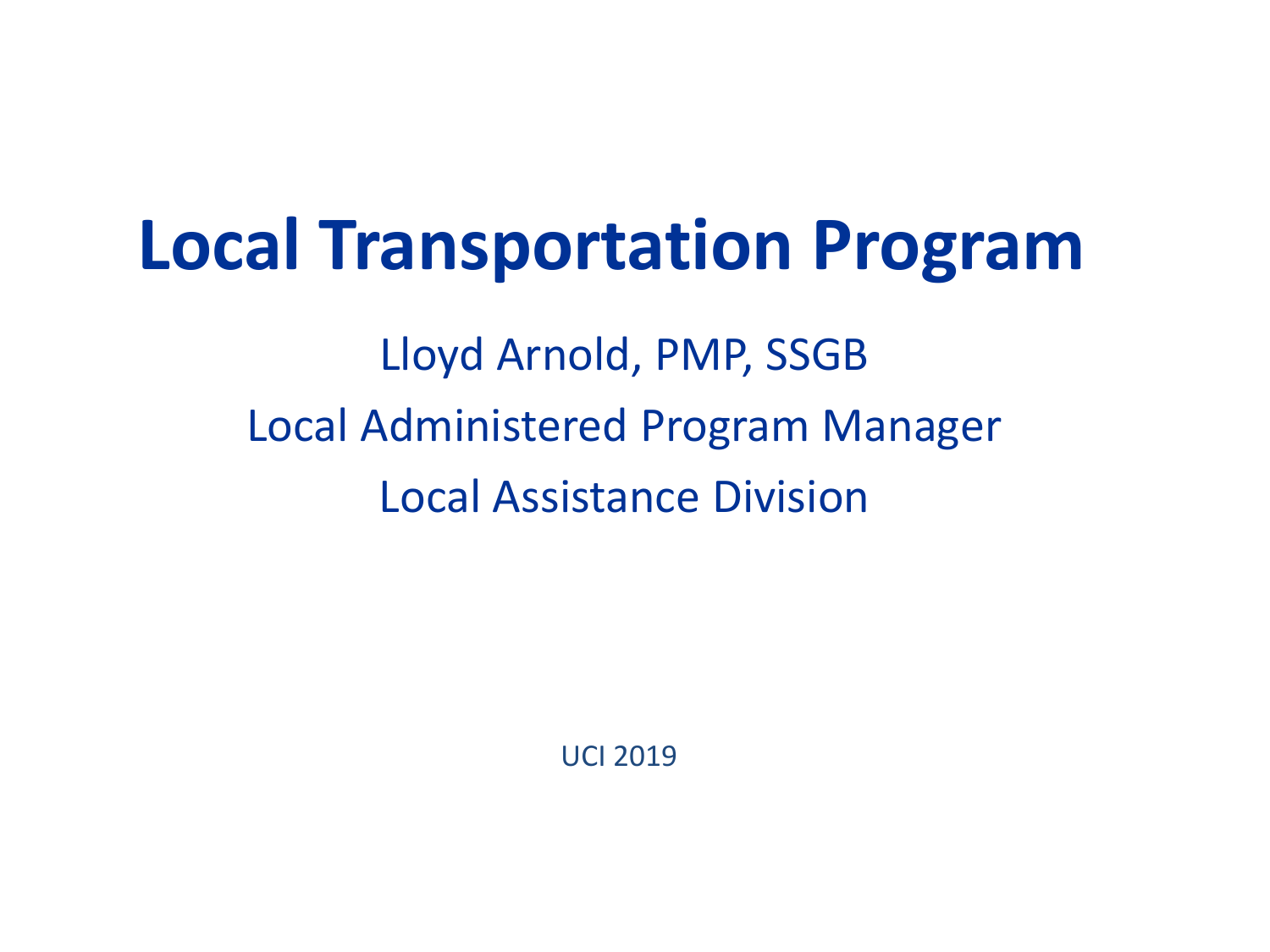# Discussion Topics



#### FHWA CAP Findings LAD Compliance Reviews



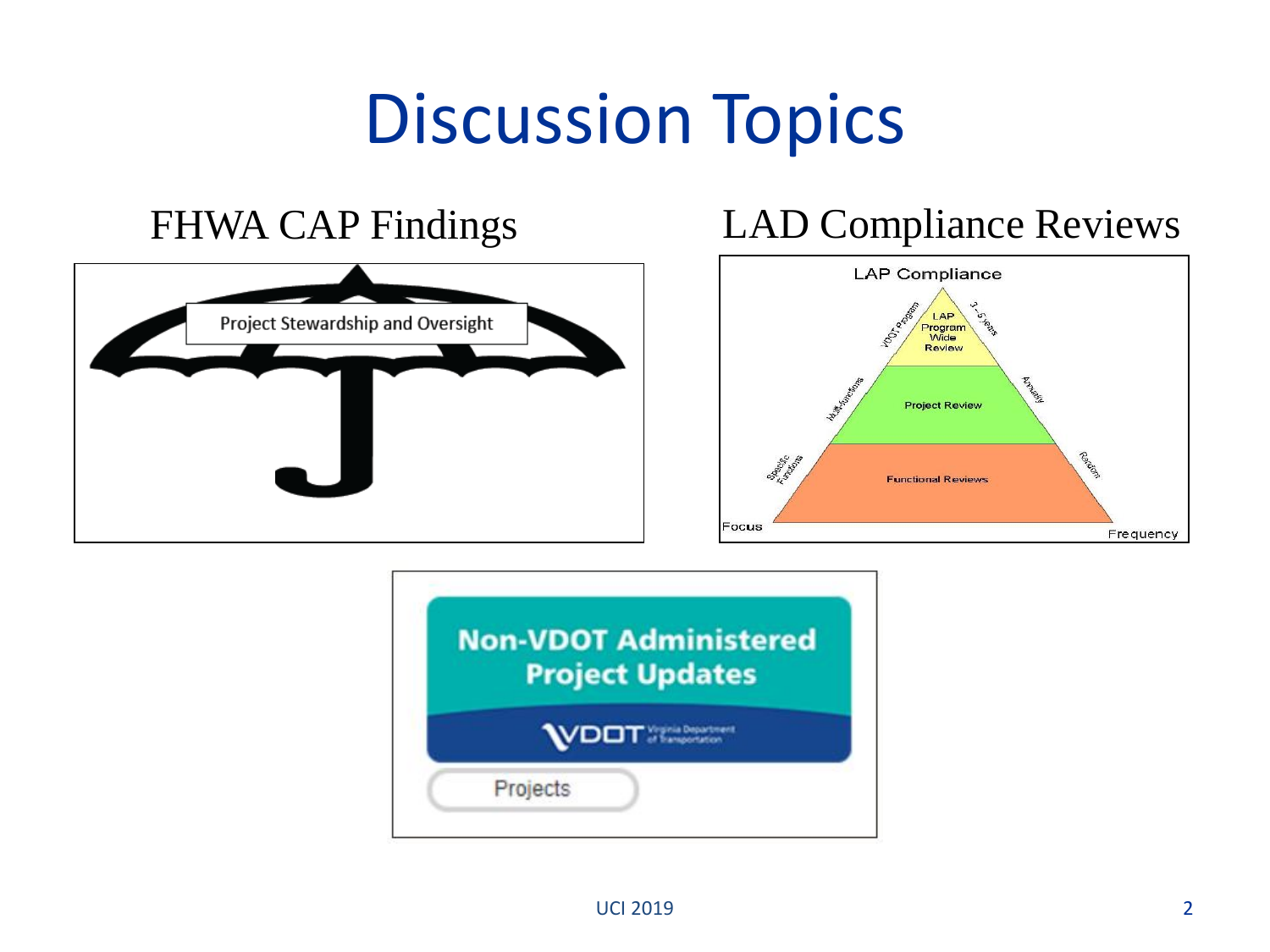#### VDOT and Locality Expectations

#### **The Federal Perspective**

- $\triangleright$  VDOT has an oversight (and stewardship) requirement when federal funds are being utilized; VDOT is responsible to ensure that localities have "adequate resources and sufficient accounting procedures" to manage federally funded projects (23 CFR 635.105 (a))
- $\triangleright$  Localities are required to provide sufficient construction inspection to ensure project is constructed in accordance with contract specifications & plans (23 CFR 635.105(c))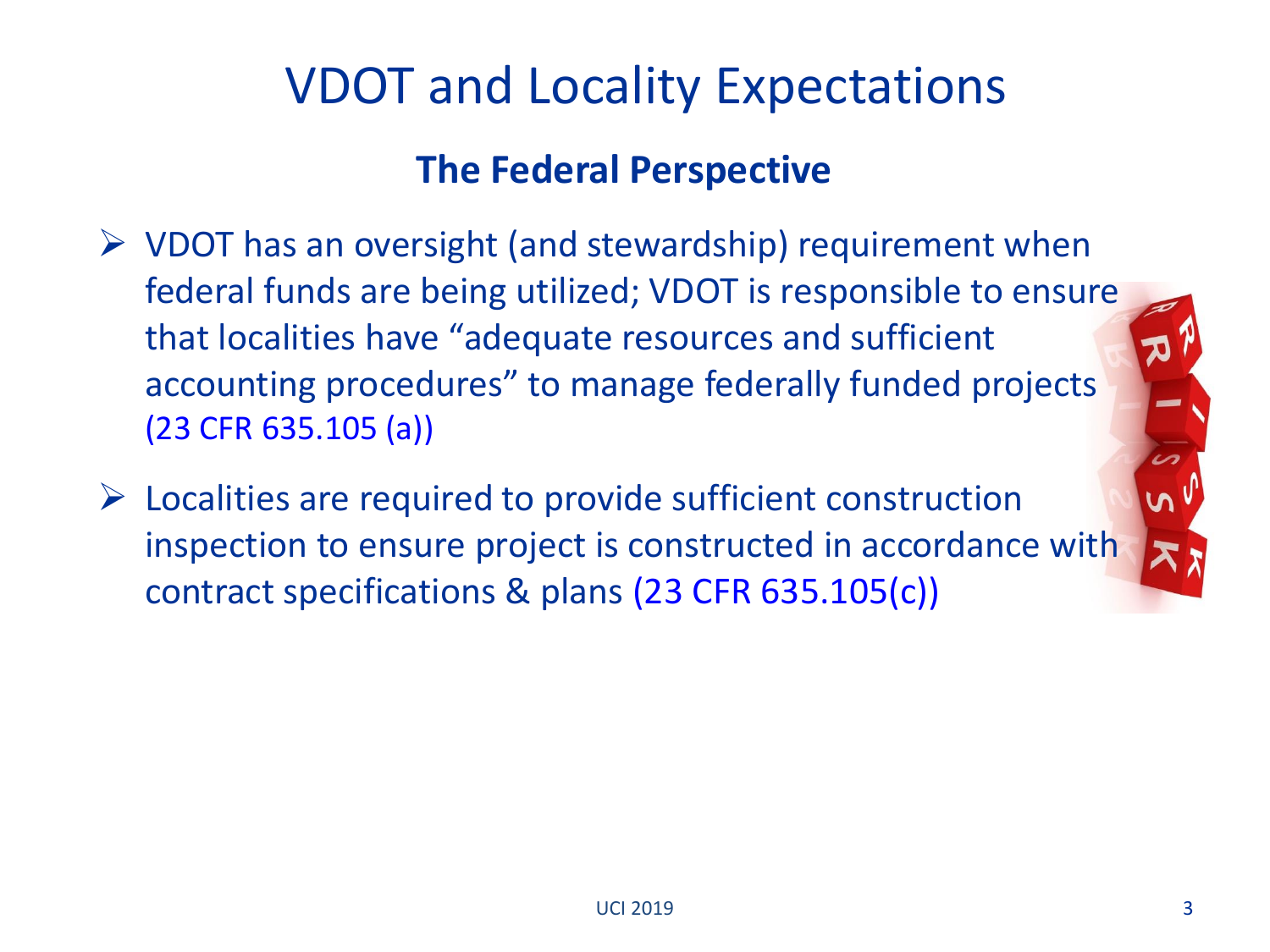

#### UCI 2019 4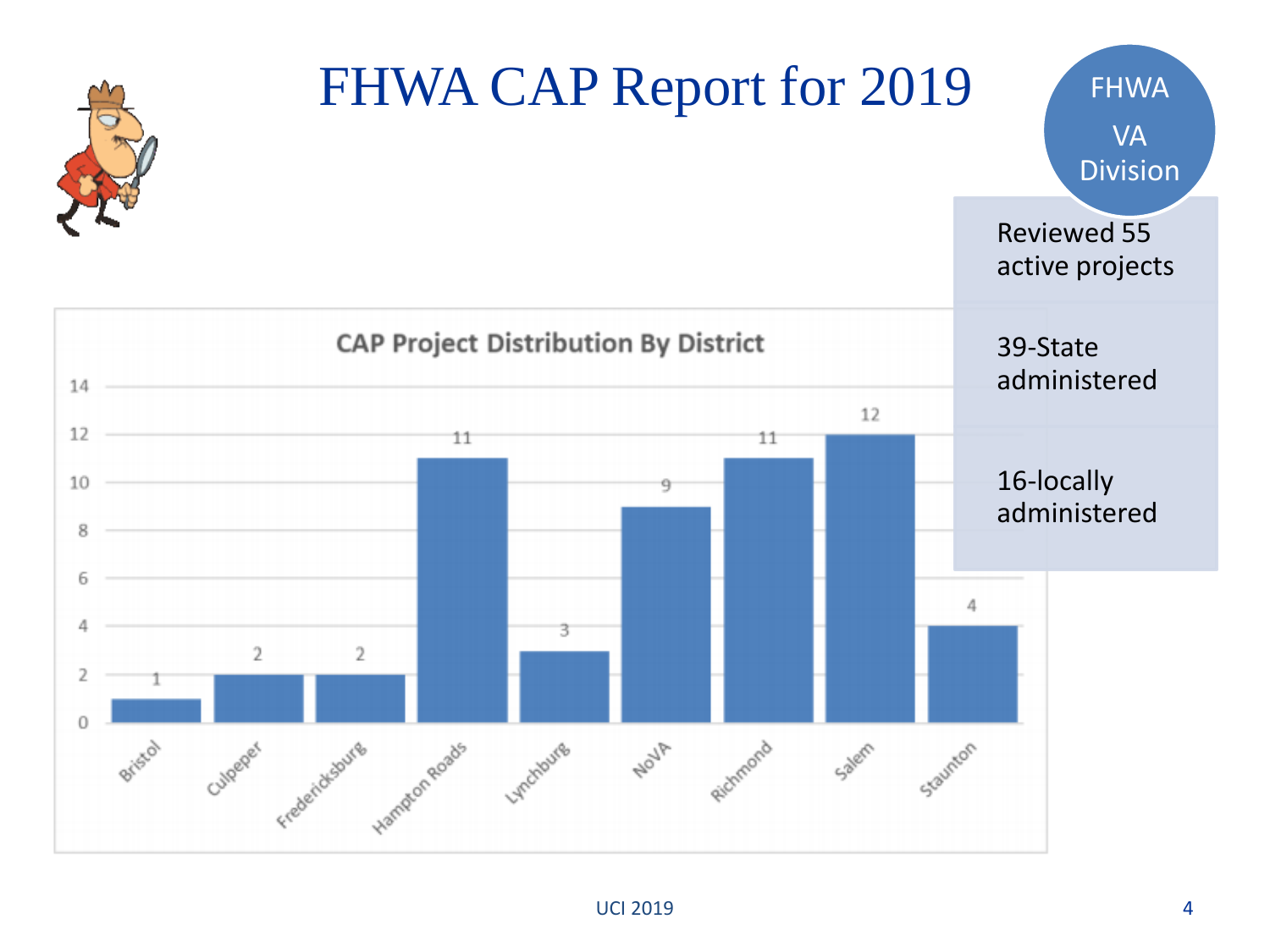

#### FHWA CAP Report for 2019

| <b>QID</b>      | <b>Core Questions (summarized)</b> | <b>Compliance</b> |
|-----------------|------------------------------------|-------------------|
| CQ1             | <b>Suspended or Debarred</b>       | 100%              |
| CQ <sub>3</sub> | <b>Bids publicly announced</b>     | 100%              |
| CQ4             | Competitive bid award              | 100%              |
| CQ <sub>8</sub> | Non-collusion statement            | 100%              |
| CO9             | Non-collusion provision            | 100%              |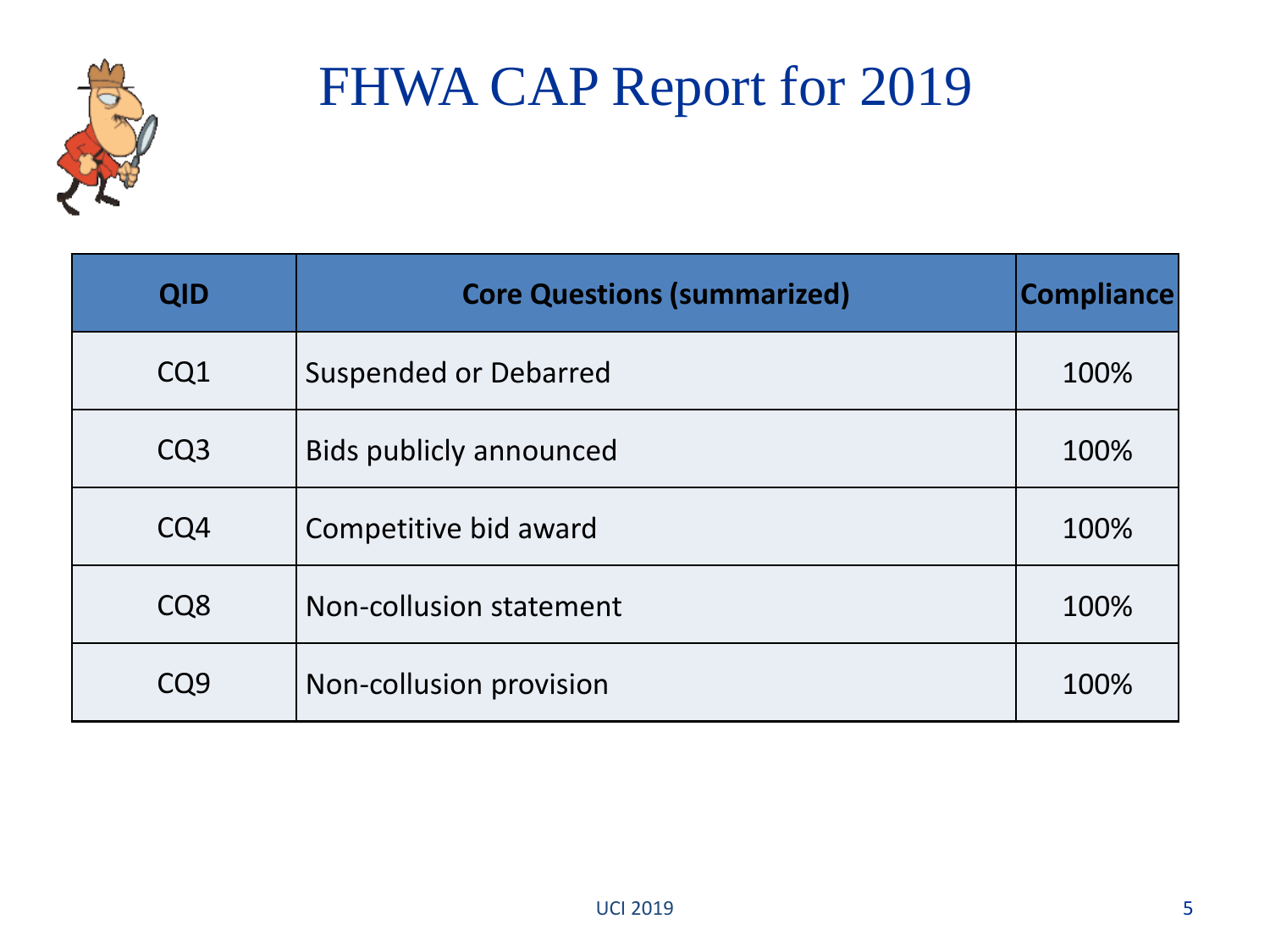

## FHWA CAP Report for 2019

| <b>QID</b>      | <b>Core Questions (summarized)</b> | <b>Compliance</b> | <b>VDOT</b>    | <b>LPA</b>     | No. of<br><b>Districts</b> |
|-----------------|------------------------------------|-------------------|----------------|----------------|----------------------------|
| CQ <sub>2</sub> | 1273 in Subcontracts               | 80%               | 7              | $\overline{2}$ | $\overline{2}$             |
| CQ <sub>5</sub> | License requirement                | 95%               | $\overline{2}$ | $\mathbf{1}$   | $\overline{2}$             |
| CQ <sub>6</sub> | Differing site conditions          | 84%               | $\Omega$       | 9              | $\overline{4}$             |
| CQ7             | Suspension of work                 | 82%               | $\overline{0}$ | 10             | 5                          |
| <b>CQ10</b>     | <b>Valid NEPA</b>                  | 98%               |                | $\overline{0}$ |                            |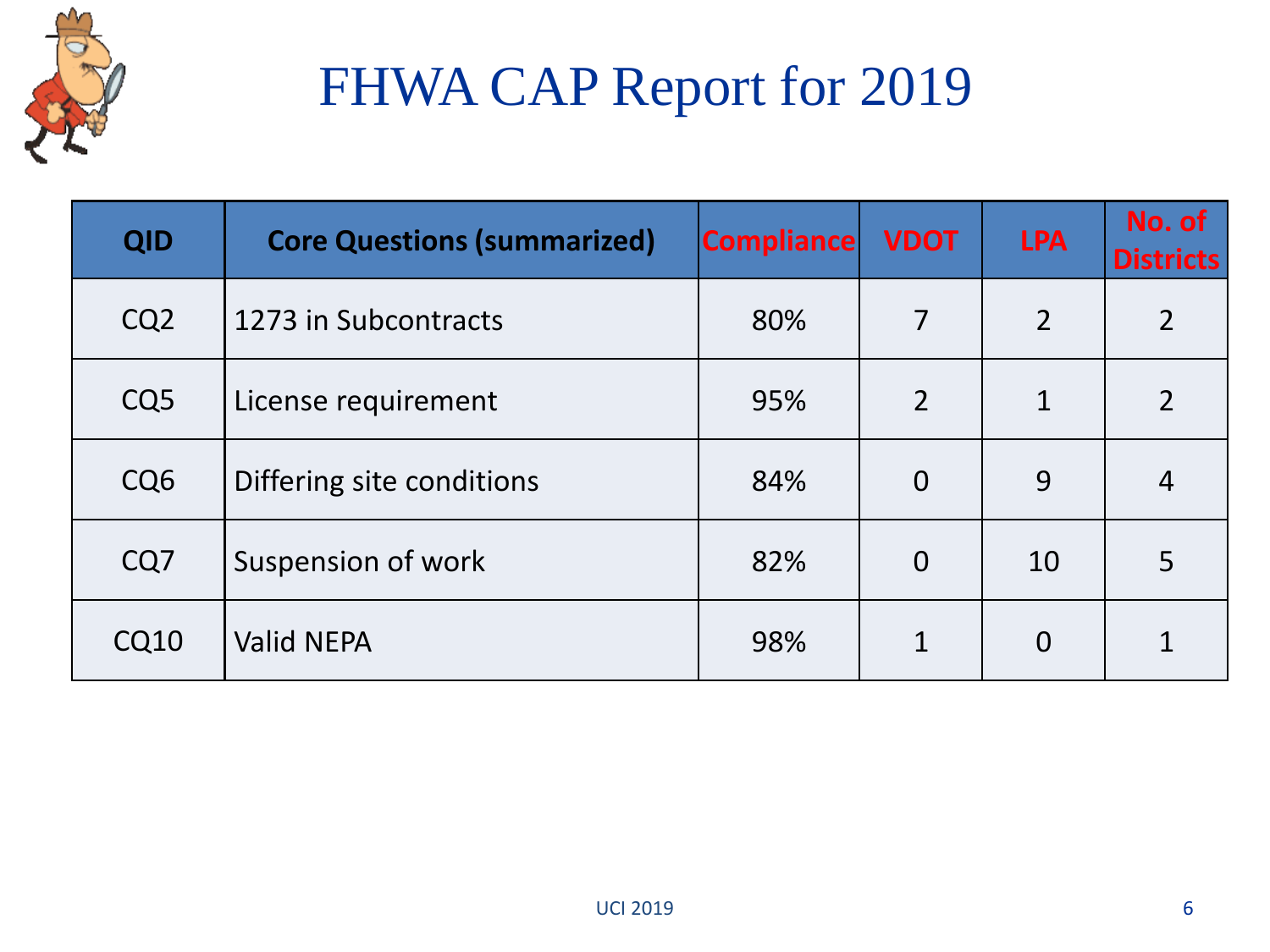

## FHWA CAP Report for 2019

#### Corrective Plan of Action

| <b>LAD</b>        | <b>Discuss</b>            | <b>Update LAP</b> | Incorporate   | Ensure        |
|-------------------|---------------------------|-------------------|---------------|---------------|
| <b>Newsletter</b> | requirement               | Manual / Link     | <b>23 CFR</b> | Environmental |
| physically and    | at 2019 LPW               |                   | 635.109a into | reviews are   |
| verbatim in       |                           |                   | the           | completed     |
| contracts AND     |                           |                   | Mandatory     | before        |
| subcontracts      |                           |                   | Federal-aid   | construction  |
|                   |                           |                   | Provisions    | authorization |
|                   |                           |                   | checklist     |               |
| Q2, Q6,<br>Q7     | Q2, Q6,<br>Q <sub>7</sub> | Q2, Q5,<br>Q6, Q7 | Q6, Q7        | Q10           |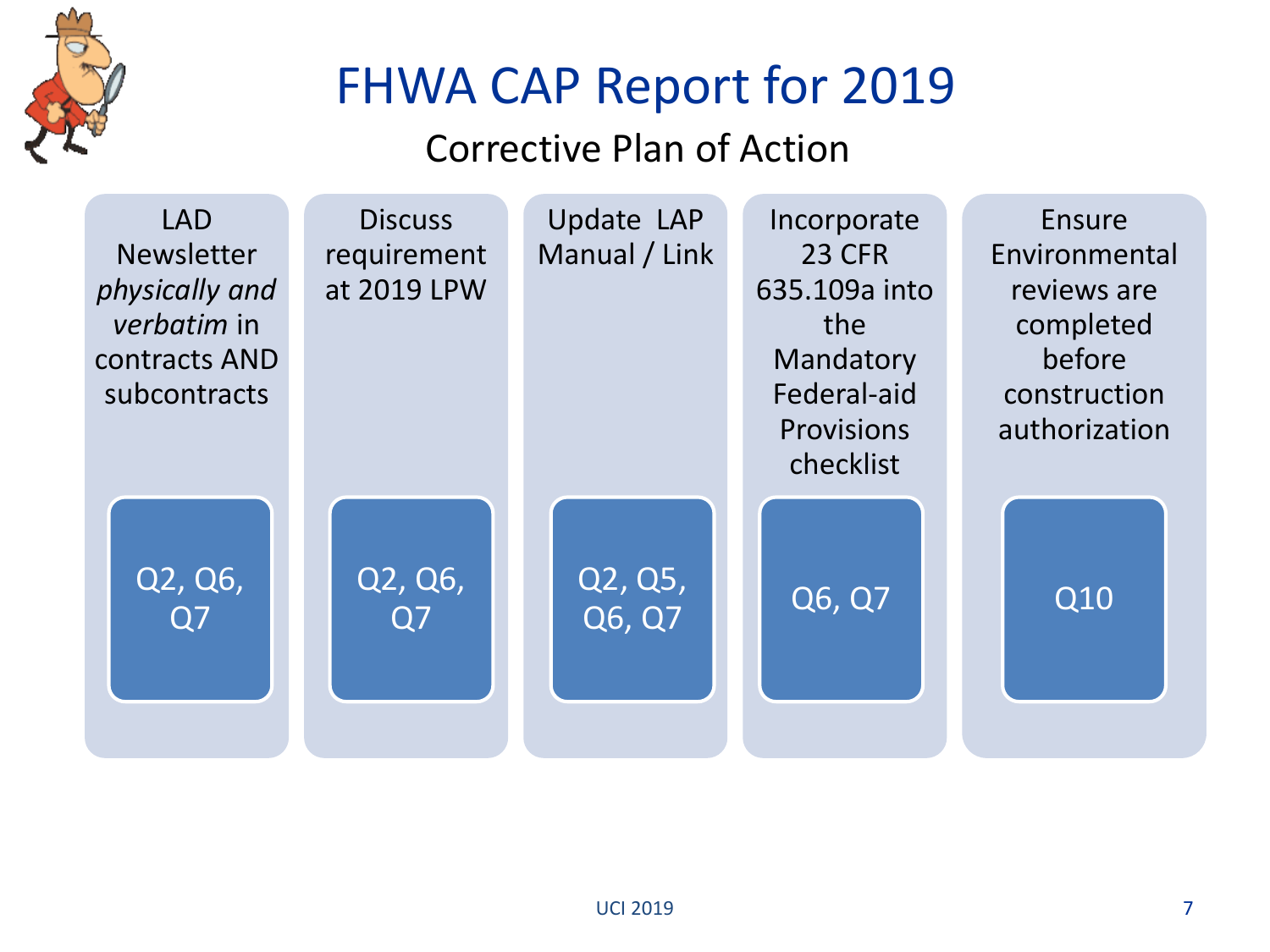#### 2019 LAP Projects for Compliance Assessment

| <b>District</b>      | <b>Number of</b><br><b>Projects</b> |  |  |
|----------------------|-------------------------------------|--|--|
| <b>Bristol</b>       | 2                                   |  |  |
| Culpepper            | 1                                   |  |  |
| Fredericksburg       | 1                                   |  |  |
| <b>Hampton Roads</b> | 1                                   |  |  |
| Lynchburg            | $\overline{2}$                      |  |  |
| Northern Virginia    | 1                                   |  |  |
| Richmond             | $\overline{2}$                      |  |  |
| Salem                | $\overline{2}$                      |  |  |
| Staunton             | 1                                   |  |  |
| Total                | 13                                  |  |  |

UCI Reviews City of Virginia Beach

- Three (3) Project Reviews
- Program Review
- UCI Re-certification Review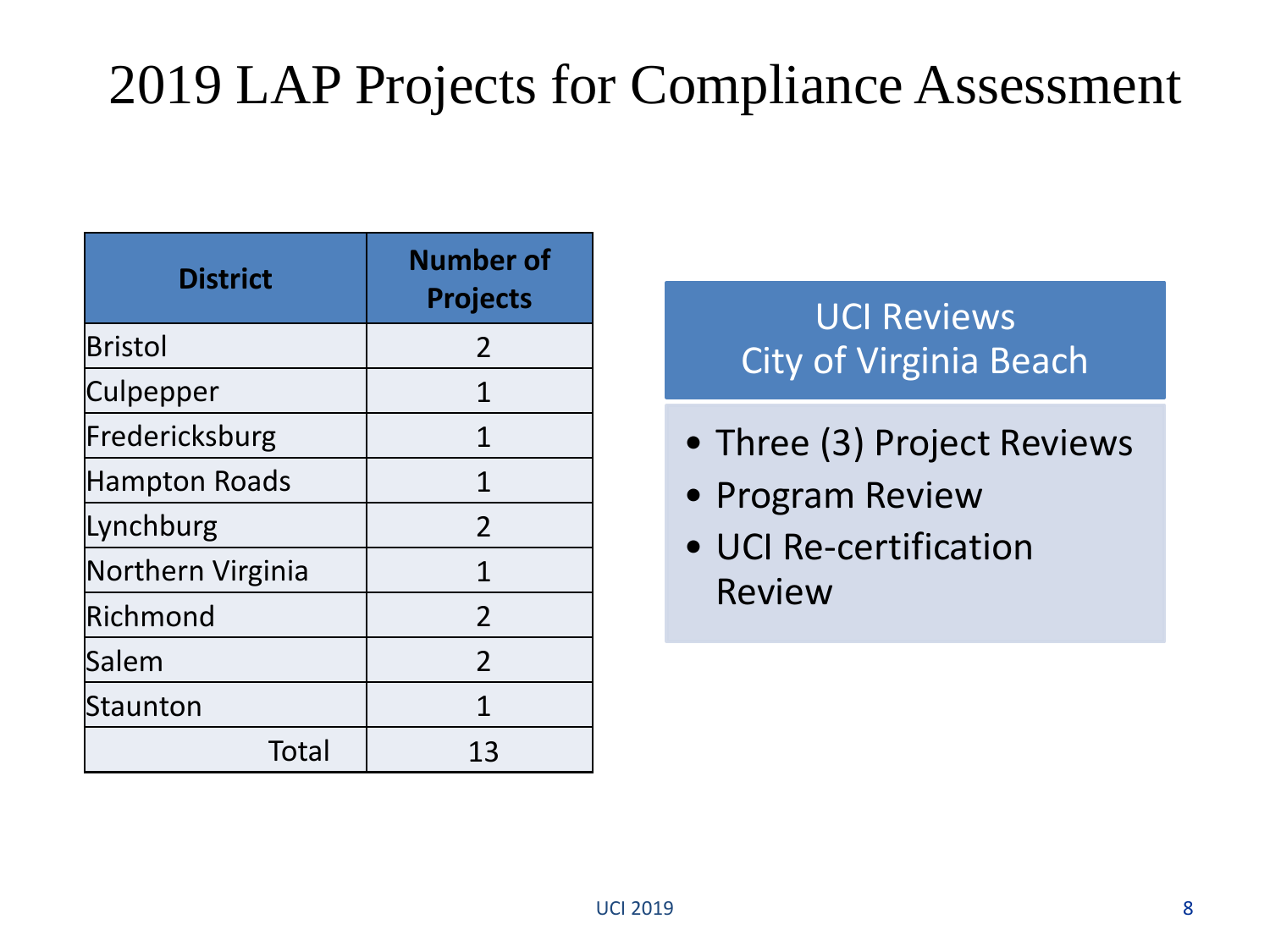## Non VDOT Administered Projects (NVAP)

|               | Virginia.gov<br><b>Agencies   Governor</b>                  |                    |                                        |                     |                 | <b>Search Virginia.Gov</b> |
|---------------|-------------------------------------------------------------|--------------------|----------------------------------------|---------------------|-----------------|----------------------------|
|               | $_{SMART$<br>PORTAL                                         |                    | <b>NTERMODAL</b><br>ing and Investment |                     |                 |                            |
| Home          | <b>Project Updates</b><br><b>About</b><br>Dashboard         |                    |                                        |                     |                 | Kimberly Pryor+            |
|               | Non-VDOT Administered Projects<br><b>UPC / Description</b>  | Organization       |                                        | <b>District</b>     |                 |                            |
|               |                                                             | -- Organization -- | ٠                                      | -- District --      |                 | ٠                          |
| <b>Status</b> | $-$ Status $-$<br>٠                                         | Display Archived   |                                        |                     | O Clear Filters |                            |
| <b>UPC</b>    | Description                                                 |                    | Organization                           | <b>Last Updated</b> | Update Due      | <b>Status</b>              |
| 4483          | #HB2.FY17 ATKINSON BLVD - 4 LANES                           |                    | Newport News City                      | 05/20/2018          | 07/20/2018      | Past Due                   |
| 101279        | #HB2.FY17 Replacement of bridge over Lake Maury             |                    | Newport News City                      | 06/20/2018          | 07/20/2018      | Past Due                   |
| 105753        | #HB2.FY17 WIDEN RTE. 11 (2 TO 4 LANES)                      |                    | <b>Bristol City</b>                    | 06/22/2018          | 07/22/2018      | Completed                  |
| 105099        | #HB2.FY17 Clifton Forge Business Park Access Road           |                    | Clifton Forge Town                     | 06/28/2018          | 07/28/2018      | Completed                  |
| 106053        | #HB2.FY17 Lifecore Drive Shared-Use Path                    |                    | Augusta County                         | 06/28/2018          | 07/28/2018      | Completed                  |
| 106968        | S. WALTER REED DRIVE BICYCLE & PED IMPROVEMENTS             |                    | Arlington County                       |                     | 08/08/2018      | Past Due                   |
| 98815         | #HB2.FY17 Godwin Blvd/Route 58 Park & Ride Lot.             |                    | Suffolk City                           | 07/12/2018          | 08/11/2018      | Past Due                   |
| 110279        | Strasburg Streetscape - C502                                |                    | Strasburg Town                         |                     | 08/22/2018      | Due in 7 days              |
| 107176        | GLENSIDE DR - ADD SIDEWALK                                  |                    | <b>Henrico County</b>                  |                     | 08/24/2018      | Due in 9 days              |
| 110477        | <b>SCOTTS RUN TRAIL</b>                                     |                    | Fairfax County                         |                     | 08/24/2018      | Due in 9 days              |
| 107661        | Louise Archer Elementary SRTS Improvements                  |                    | Vienna Town                            |                     | 08/26/2018      | Current                    |
| 19035         | JAHNKE ROAD - 2 LANE IMPROVEMENTS                           |                    | Richmond City                          |                     | 08/29/2018      | Current                    |
| 108896        | #HB2.FY17 Colonial Avenue Improvements                      |                    | Roanoke City                           | 08/02/2018          | 09/01/2018      | Current                    |
| 109288        | #HB2 FY17 Transit Accessibility Improvements on Edgewood St |                    | Roanoke City                           | 08/02/2018          | 09/01/2018      | Completed                  |
| 109379        | #HB2 FY17 SOUTH MAIN ST & MLK WAY IMPROVEMENTS              |                    | Harrisonburg City                      | 08/03/2018          | 09/02/2018      | Completed                  |
| Page Size     |                                                             |                    |                                        |                     |                 | <b>16 Total Results</b>    |

| <b>Non-VDOT Administered</b><br><b>Project Updates</b> |  |
|--------------------------------------------------------|--|
| <b>WDOT</b> State                                      |  |
| Projects                                               |  |

- Projects Added Monthly When Awarded
- Auto-generated Email Reminders
- Auto Emails VDOT PC and LPA PM
- Updates Required Every 30 days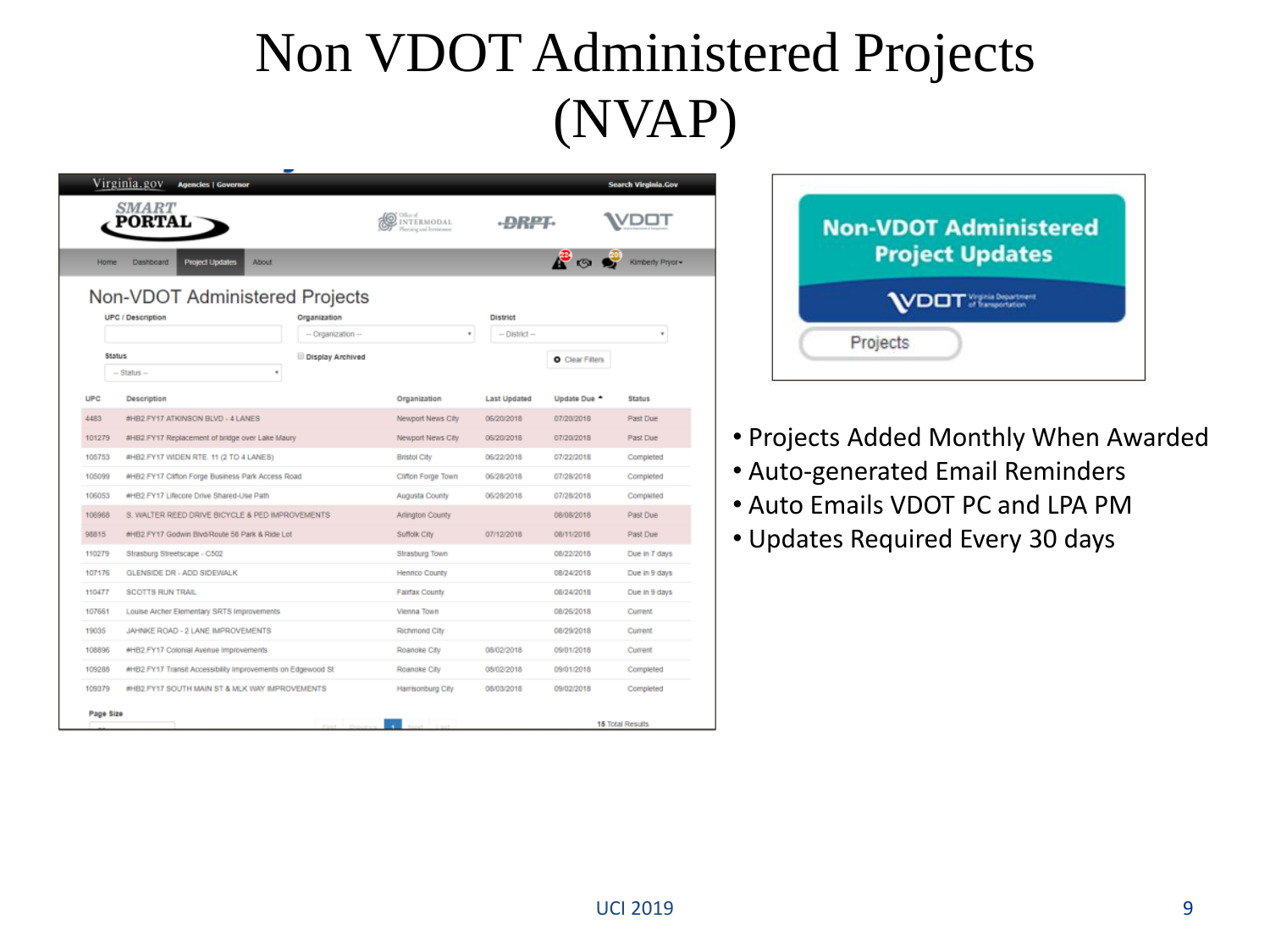#### Non VDOT Administered Projects (NVAP)

| UPC $\theta$                                                            | Organization                                             | District <b>O</b>                                             | Residency <b>O</b>                                                         | <b>WDOT</b> Statement |
|-------------------------------------------------------------------------|----------------------------------------------------------|---------------------------------------------------------------|----------------------------------------------------------------------------|-----------------------|
| 104262                                                                  | <b>Frederick County</b>                                  | Staunton                                                      | <b>EDINBURG</b>                                                            | Projects              |
| Road System <sup>6</sup><br>Secondary                                   | Route <sup>6</sup><br>0896                               | Administered By <sup>0</sup><br>Locally                       |                                                                            |                       |
| Description <b>O</b><br>Airport Road and Warrior Drive Extension        | Is archived?<br>® No<br>O Yes                            | Project Team Site <sup>8</sup>                                |                                                                            |                       |
| Type Of Work <sup>0</sup><br>$\boldsymbol{\mathrm{v}}$                  | VDOT Project Coordinator <sup>0</sup><br>Steven K Damron | VDOT Project Coordinator Phone <sup>0</sup><br>(540) 332-7389 | <b>VDOT Project Coordinator Email O</b><br>Steven.Damron@VDOT.Virginia.gov |                       |
| Type Of Work is required to submit<br>Construction Company <sup>6</sup> | Locality Project Manager <sup>O</sup>                    | Locality Project Manager Phone <sup>8</sup>                   | Locality Project Manager Email <sup>0</sup>                                |                       |
|                                                                         | John Bishop                                              | $(540) 665 - 5643$                                            | jbishop@co.frederick.va.us                                                 |                       |
| Construction Company is required to<br>submit                           |                                                          |                                                               |                                                                            |                       |
| Original Contract Completion Date <sup>O</sup>                          | Current Contract Completion Date <sup>O</sup><br>Œ       | Œ                                                             | Contract Acceptance Date <sup>O</sup>                                      | m                     |
| This field is required to submit                                        | This field is required to submit                         |                                                               |                                                                            |                       |
| Contract Award Amount 8                                                 | Current Contract Amount <b>6</b>                         |                                                               | Cost of Work to Date <sup>6</sup>                                          |                       |
|                                                                         | $\mathbb S$                                              | s                                                             |                                                                            |                       |
| S.                                                                      |                                                          |                                                               |                                                                            |                       |
| Contract Award Amount is required to submit                             | Current Contract Amount is required to submit            |                                                               | Cost of Work to Date is required to submit                                 |                       |